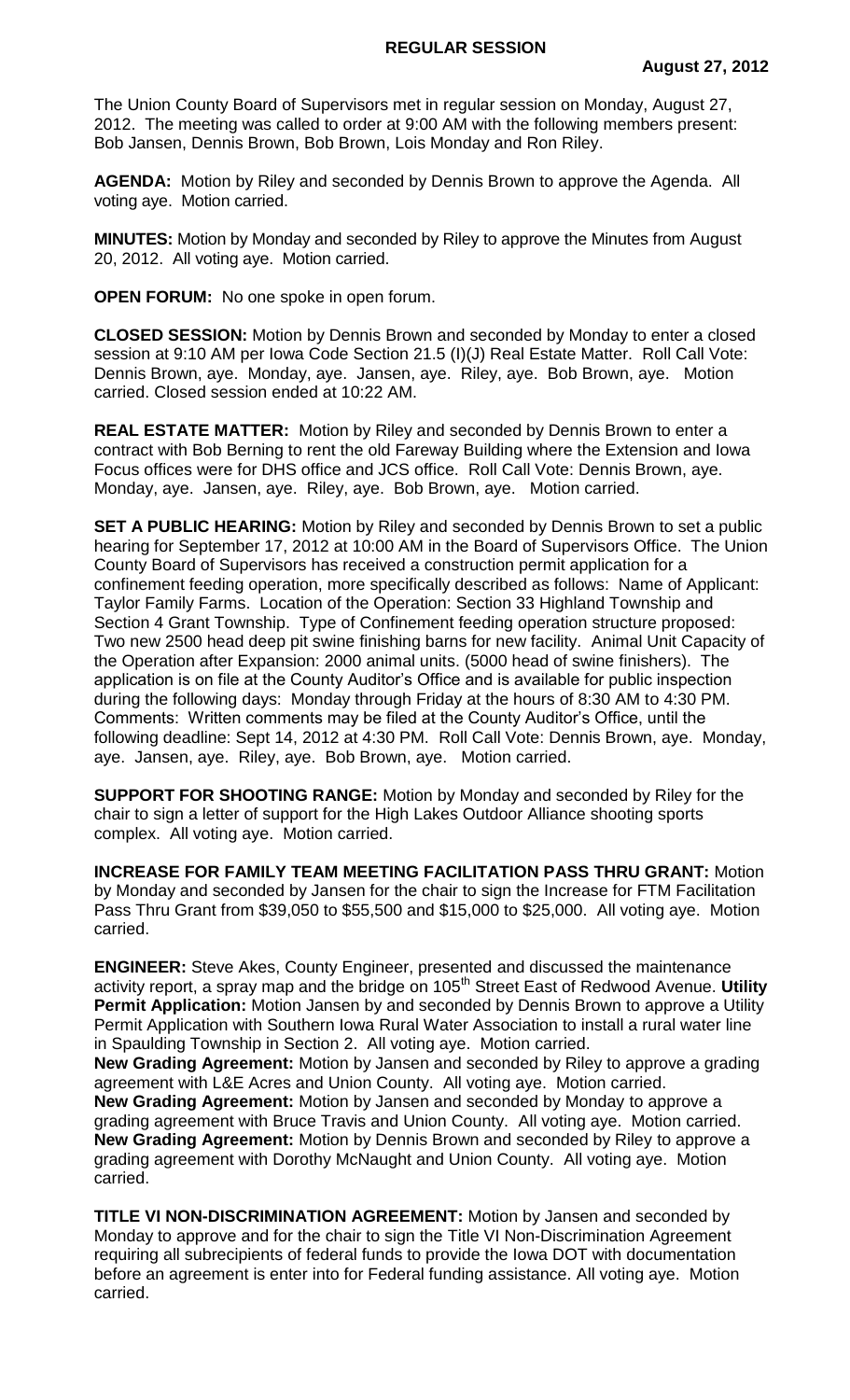**RECORDER:** Paula White, County Recorder, presented and discussed the May, June, and July Recorder's Reports. Motion by Monday and seconded by Riley to accept the May, June, and July Recorder's Report. All voting aye. Motion carried.

**CLAIMS:** Motion by Monday and seconded by Jansen to approve claims 115439-115523: All voting aye. Motion carried.

| 0001 GENERAL BASIC FUND                               |                      |                                                               |                 |
|-------------------------------------------------------|----------------------|---------------------------------------------------------------|-----------------|
| <b>ALLIANT ENERGY</b>                                 |                      | 238.00 0011 RURAL SERVICES BASIC                              |                 |
| <b>B M SALES</b>                                      |                      | 154.50 ALLIANT ENERGY                                         | 37.46           |
| <b>BOYD APPLIANCE &amp; TV</b>                        |                      | 175.00 BARKER IMPLEMENT                                       | 212.00          |
| CARLISLE AUTOMOTIVE REPAIR                            |                      | 30.00 EMERGENCY COMM NETWORK, INC                             | 3,750.00        |
| CARPENTER UNIFORM CO                                  |                      | 33.24 FISHER                                                  | 400.00          |
| <b>CENTURY LINK</b>                                   | 3.10                 | <b>GREATER REGIONAL</b>                                       | 1,868.47        |
| <b>CITY OF AFTON</b><br><b>CITY OF MOUNT AYR</b>      | 148.61               | HASLER, INC                                                   | 34.42<br>78.26  |
| CLARK, ATTORNEY AT LAW                                | 124.75<br>183.80     | <b>HUSBAND</b><br><b>IOWA WATER WELL ASSOCIATION</b>          | 65.00           |
| <b>CRESTON FARM &amp; HOME SUPPLY</b>                 |                      | 10.14 WINDSTREAM                                              | 131.24          |
| <b>DEARDORFS</b>                                      | 205.35               | 0011 RURAL SERVICES BASIC TTL:                                | 6,576.85        |
| <b>GREEN VALLEY PEST CONTROL</b>                      | 40.00                |                                                               |                 |
| HY-VEE INC                                            | 2,052.00             | 0020 SECONDARY ROAD FUND                                      |                 |
| <b>KENYON</b>                                         |                      | 16.15 ACCESS SYSTEMS                                          | 55.00           |
| <b>LAUST</b>                                          |                      | 15.50 ADVANCED AG LLC                                         | 24.75           |
| LES NELSON INVESTMENTS                                |                      | 601.75 ALLIANT ENERGY                                         | 54.42           |
| MASTERCARD/ISSB (IA ST SAV BAN                        |                      | 56.98 AMERICAN CONCRETE                                       | 2,428.50        |
| <b>MEYER LABORATORY INC</b>                           |                      | 78.00 BROWN SUPPLY CO                                         | 167.33          |
| <b>MID-IA COUNCIL</b>                                 |                      | 75.00 CARQUEST OF CRESTON                                     | 67.58           |
| <b>NCP OF IOWA</b>                                    |                      | 506.00 CENTRAL SERVICE & SUPPLY INC                           | 614.70          |
| OFFICE DEPOT-CATALOG ORDERS                           | 50.90                | <b>CRESTON AUTOMOTIVE INC</b>                                 | 150.60          |
| POKORNY BP & AUTOMOTIVE SERV                          | 44.47                | <b>CUNNINGHAM-REIS COMPANY</b>                                | 57,251.83       |
| RICHARD L WILSON PC                                   | 188.60               | DENNY'S HYDRAULIC SHOP                                        | 91.00           |
| RINGGOLD CO SHERIFF'S OFFICE                          | 31.00                | FRANK DUNN COMPANY                                            | 699.00          |
| <b>RUSSELL</b>                                        | 118.70               | <b>GE CONSUMER FINANCE</b>                                    | 109.63          |
| SHRED-IT USA - DES MOINES                             | 50.00                | HASLER, INC                                                   | 34.43           |
| SOUTHERN IA RURAL WATER ASSOC<br><b>TITUS</b>         | 547.30<br>58.80      | <b>HEARTLAND TIRE &amp; AUTO</b><br><b>JIM'S TRUCK REPAIR</b> | 680.00<br>87.00 |
| <b>U S CELLULAR</b>                                   |                      | 143.71 PERU QUARRY INC                                        | 7,836.35        |
| UNION CO LEC FUND                                     |                      | 3,335.92 PREMIER CONCRETE PUMPING                             | 680.00          |
| UNION COUNTY DEVELOPMENT AS                           |                      | 418.98 ROCKFORD RIGGING INC                                   | 126.54          |
| UNION COUNTY SHERIFF                                  | 1,730.52             | SOUTH CENTRAL COMMUNICATIONS                                  | 365.00          |
| <b>UNION COUNTY TREASURER</b>                         | 20.00                | U S CELLULAR                                                  | 56.87           |
| <b>US AUTO FORCE</b>                                  |                      | 752.88 WINDSTREAM                                             | 497.54          |
| <b>VIRTUAL RADIOLOGIC</b>                             | 36.00                | 0020 SECONDARY ROAD FUND TTL:                                 | 72,078.07       |
| <b>WALKER</b>                                         | 315.87               |                                                               |                 |
| 0001 GENERAL BASIC FUND TOTAL:                        | 12,591.52            | <b>4000 EMERGENCY MANAGEMENT FD</b>                           |                 |
|                                                       |                      | <b>ALLIANT ENERGY</b>                                         | 300.00          |
| 0002 GENERAL SUPPLEMENTAL                             |                      | <b>DUCKWORTH</b>                                              | 80.14           |
| MASTERCARD/ISSB (IA ST SAV BAN                        | 418.90               | EMERGENCY COMM NETWORK, INC                                   | 3,750.00        |
| MASTERCARD/ISSB (IA ST SAV BAN                        | 61.05                | <b>IOWA STATE SAVINGS BANK</b>                                | 346.19          |
| 0002 GENERAL SUPPLEMENT TTL:                          | 479.95               | <b>MEDIACOM</b>                                               | 130.33          |
|                                                       |                      | OFFICE MACHINES COMPANY INC                                   | 300.00          |
| 0010 MH-DD SERVICES FUND                              |                      | RDJ SPECIALTIES, INC                                          | 666.38          |
| ADVANCEMENT SERVICES                                  | 327.60               | <b>4000 EMERGENCY MANAGE FD TTL:</b>                          | 5,573.04        |
| <b>CASS INCORPORATED</b><br><b>COMMUNITY CARE INC</b> | 1,320.59<br>2,869.67 | 4100 COUNTY ASSESSMENT EXP                                    |                 |
| EYERLY-BALL MENTAL HEALTH S                           | 780.00               | M & M SALES COMPANY                                           | 125.00          |
| GENESIS DEVELOPMENT INC                               | 187.50               | 4100 COUNTY ASSESS EXP TTL:                                   | 125.00          |
| <b>GOLDEN CIRCLE BEHAVIORAL HLTH</b>                  | 291.62               |                                                               |                 |
| <b>IOWA LUTHERAN HOSPITAL</b>                         | 6,379.74             | 4103 COUNTY ASSESSOR SPECIAL                                  |                 |
| JENNIE EDMUNDSON HOSPITAL                             | 5,500.00             | <b>WILLSON &amp; PECHACEK PLC</b>                             | 674.00          |
| <b>LEGAL AID SOCIETY</b>                              | 41.59                | 4103 COUNTY ASSESS SPECIAL TTL:                               | 674.00          |
| <b>LINK ASSOCIATES</b>                                | 363.09               |                                                               |                 |
| MAHASKA COUNTY HOSPITAL                               | 955.00               | <b>4960 SANITARY LANDFILL</b>                                 |                 |
| <b>RYNEARSON</b>                                      | 564.48               | <b>U S CELLULAR</b>                                           | 93.80           |
| <b>SIRF</b>                                           | 344.00               | <b>4960 SANITARY LANDFILL TOTAL:</b>                          | 93.80           |
| SOUTHERN IOWA TROLLEY                                 | 300.63               |                                                               |                 |
| SYSTEMS UNLIMITED INC                                 | 1,316.28             | 8500 COUNTY HEALTH INSURANCE                                  |                 |
| WAUBONSIE MENTAL HEALTH CENT                          | 880.00               | <b>EMPLOYEE BENEFIT SYSTEMS</b>                               | 82,439.29       |
| 0010 MH-DD SERVICES FUND TOTAL:                       | 22,421.79            | 8500 COUNTY HEALTH INSUR TTL:                                 | 82,439.29       |
|                                                       |                      | <b>GRAND TTL:</b>                                             | 203,053.31      |
| <b>FUND RECAP:</b><br>0001 - GENERAL BASIC FUND       | 12,591.52            | <b>4000 - EMERGENCY MANAGE FD</b>                             | 5,573.04        |
| 0002 - GENERAL SUPPLEMENTAL                           | 479.95               | 4100 - COUNTY ASSESSMENT EXP                                  | 125.00          |